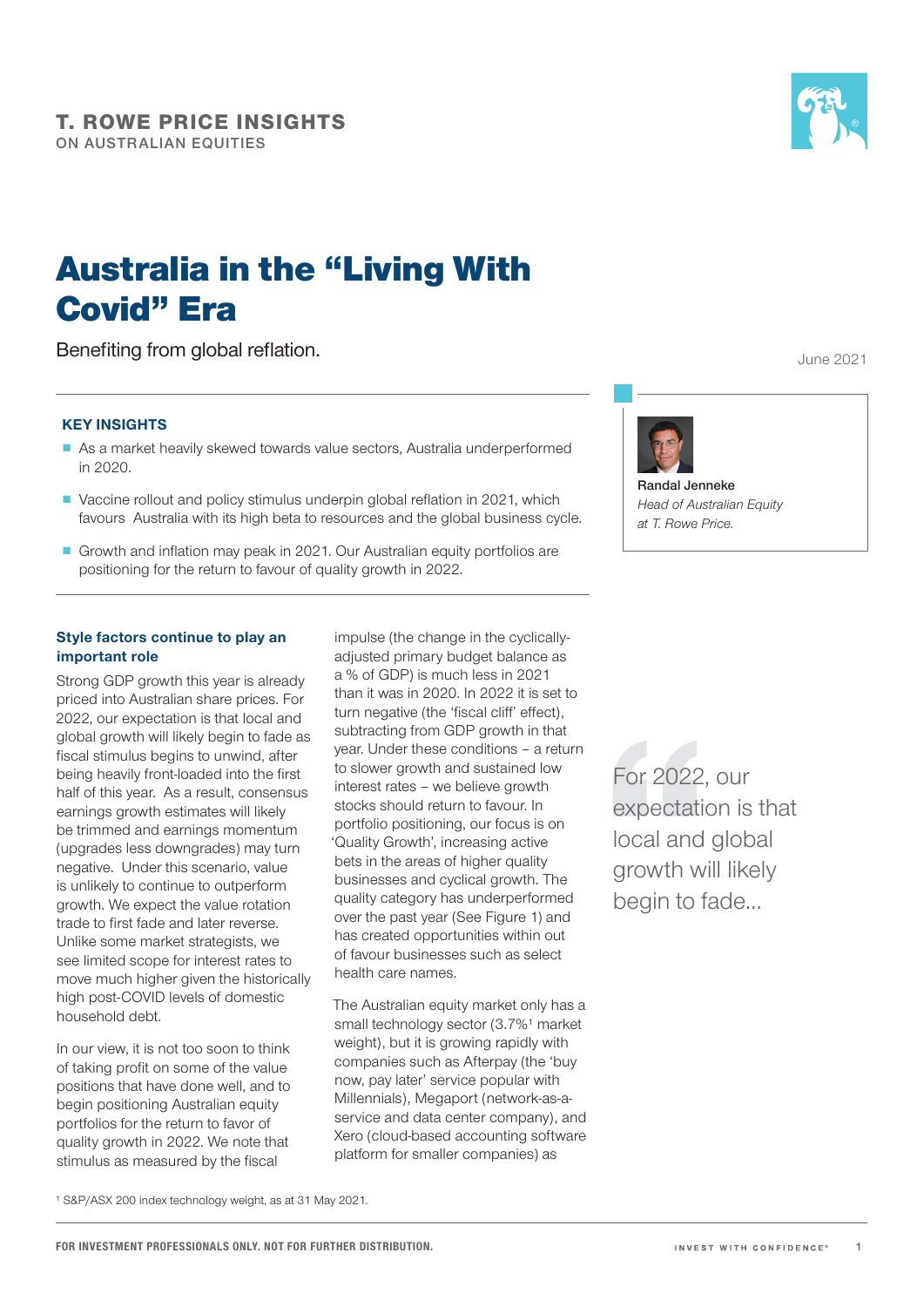## Quality Out of Favour in 2020

(Fig. 1) S&P/ASX 200: Quality Long-Short 12-month Rolling Return Spreads



Quality  $10th - 25th - 50th - 75th - 90th$ 

Past performance is not a reliable indicator of future performance. As of 28 February 2021.

Source: S&P/ASX 200, data analysis by T. Rowe Price. Data represents the long-short returns within the S&P/ASX 200 where the data shows the spread between median high quality and median low quality stocks. The S&P/ASX 200 universe is divided into 3 groups: High Quality, Medium Quality, and Low Quality. Our Quality factor is broad-based and comprehensive: it captures profitability, cashflow generation, payout policy, leverage, earnings quality, earnings stability and return stability. See Additional Disclosures.

examples. We are of the view that while these companies may not drive the broader Australian index direction, they have not been spared from the recent sell off in high growth, high valuation companies. Cheaper-than-recenthistory valuation alone is not a thesis - we are very focused on determining which businesses in this space will continue to see strong and improving fundamentals.

#### A strong economic recovery, led by housing

Australia's economy has recovered strongly from the 2020 pandemic led by enormous government support, robust consumer activity and a strong housing market. Retail sales growth is near multi-decade highs and business confidence set a new record high in April according to the latest National Australia Bank (NAB) survey (see Figure 2). Australian companies

## Sharp Rebound in Business and Consumer Confidence



Source: National Australia Bank, OECD, Bloomberg.

We are very focused on determining which businesses …. will see strong and improving fundamentals.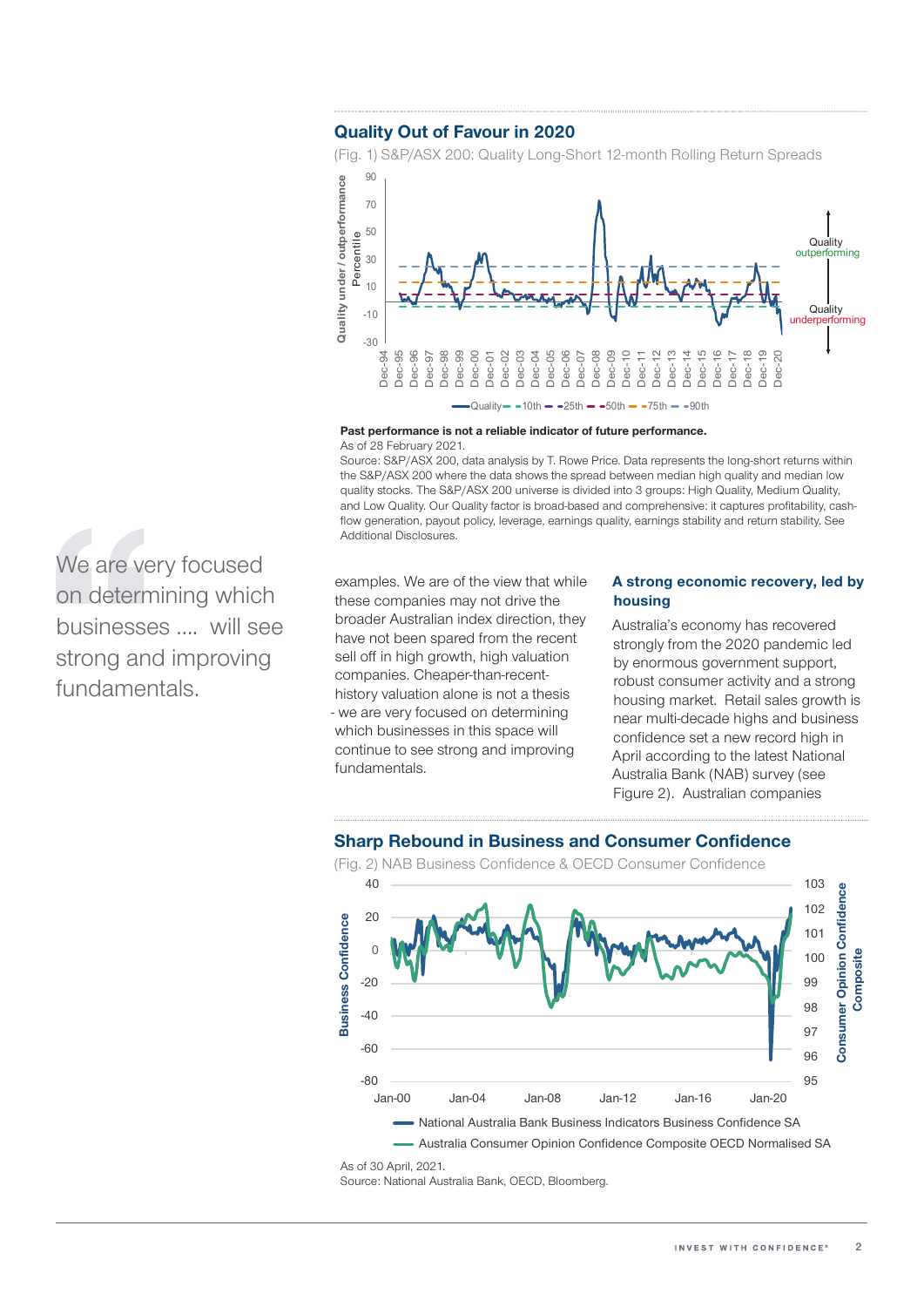



Source: Bloomberg, RBA, Macrobond, Macquarie.

reported sharply higher sales, profits, and employment. Capacity utilization rose to a high level, an encouraging sign that the economy is taking the end of the government's JobKeeper support program in its stride. Meanwhile, the share of JobSeeker recipients with zero hours worked has fallen below 80%, the lowest since 2017. As a result of the economy reopening faster and rebounding more strongly, the government's fiscal situation has improved relative to the forecast baseline, with stronger tax revenues, fewer JobKeeper recipients, and the bonanza from record iron ore prices.

Accommodative fiscal and monetary policy have provided powerful tailwinds for Australia's domestic growth-driven revival. Australia had no significant macro imbalances entering the pandemic recession, and the short duration of the recession means that "economic scarring" has been minimal. As a result, economic data is surprising on the upside. Consumer data continues to be robust with both soft and hard data printing strong, supported by a strong balance sheet where net wealth is a record 8 times household disposable income. In the labor market, unemployment has fallen back to its 10-year average, falling to 5.5% in March from a recession peak of 7.5% last July.

Because the pandemic induced recession was not accompanied by a financial crisis, the housing channel

has been working well in Australia's recovery. Residential property demand has responded strongly to lower mortgage rates, and private new dwelling construction grew by an impressive 4.1% QoQ in Q1. Although there is a risk of the sector overheating, at this stage neither the Reserve Bank of Australia (RBA) nor Australian Prudential Regulation Authority (APRA) seem likely to step in to cool the sector, since fostering the economic recovery takes precedence. Housing is central in this respect, since rising residential property turnover historically has had a positive multiplier impact on the Australian economy.

Australia's export performance has also been strong thanks mainly to the surge in the price of iron ore, reflecting China's record high steel production. The RBA's index of commodity prices is currently around 30% above the 2019/20 average, an unexpected terms of trade gain that delivered a significant boost to Australia's real national disposable income. Gross mining profits are close to 8% of nominal GDP, double the last trough in 2016. Our outlook for iron ore has turned negative given the extreme rally in the commodity has been fueled by temporary distortions in supply/ demand. While we have taken action within the portfolio, fully exiting purer play iron ore exposures for the first in the history of the strategy, for the Australian economy the elevated price is a strong tailwind with budget

…the housing channel has been working well in Australia's recovery.

As at 25 May 2021.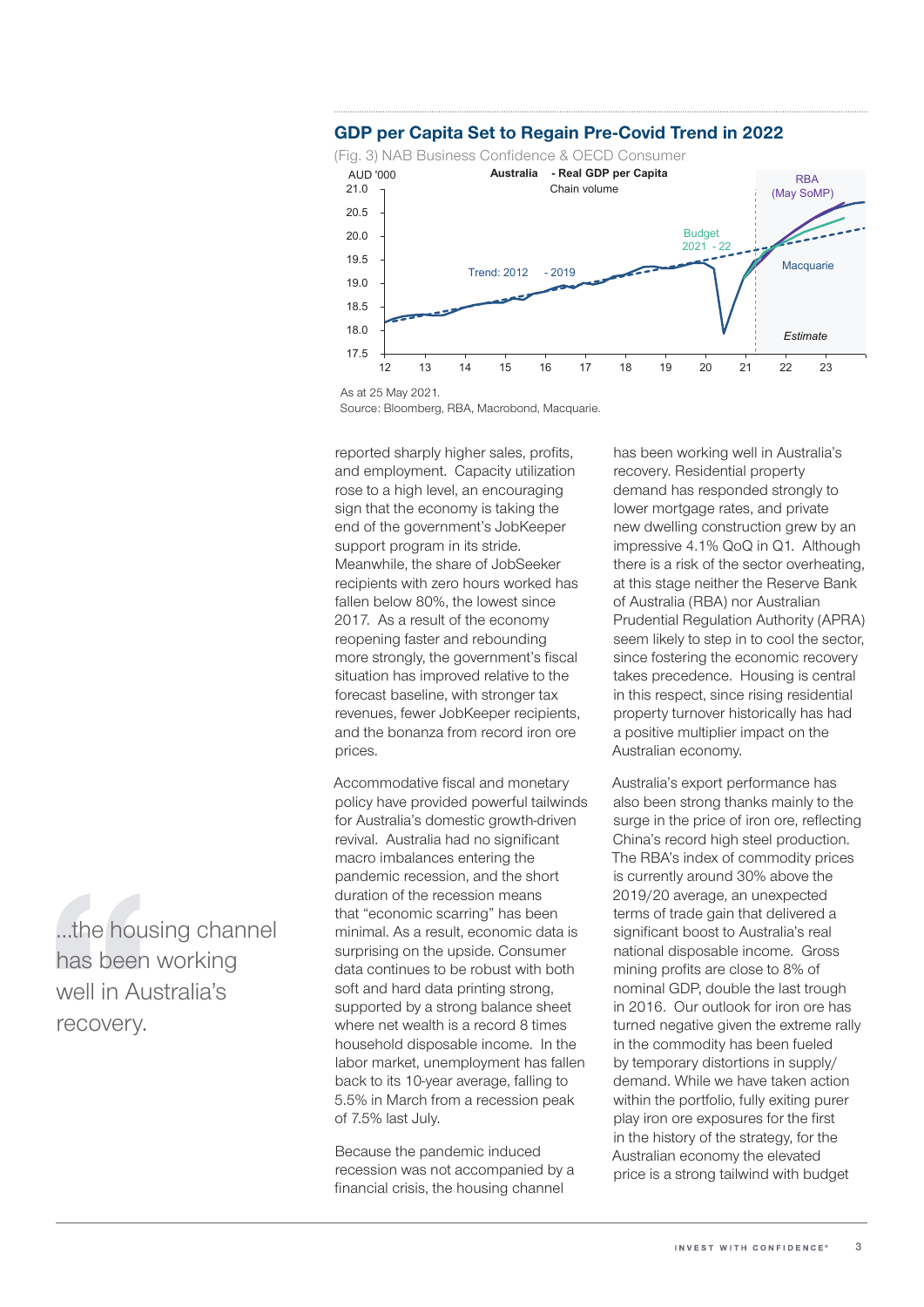The RBA may revisit its policy settings next year, depending on how strong the economy is in 2022….

expectations modelling \$US55 a tonne (approx. 70% lower than current levels).

#### Monetary and fiscal policy to stay easy

Australian policymakers are expected to keep economic policies accommodative, especially with the COVID-19 vaccine rollout missing the mark so far. This points to economic policies remaining supportive over the course of 2021 and into 2022. The RBA last November announced changes to its monetary policy framework. It has committed to not raising policy rates until higher inflation is visible in the data, as opposed to being forecast to occur in the future.

Thus, monetary policy is likely to remain far more accommodative than we have seen in past economic cycles. In its May Statement, the RBA specifically addressed the implications of global supply chain disruptions for local business. It noted that so far, disruption issues have generally been "mild and/or temporary," with only 10% of businesses experiencing more serious supply chain issues. This is consistent with Governor Lowe's message that inflation is expected to remain subdued over the medium-term and any inflation spike in 2021 is likely to prove transitory. While we view the threat to equities from domestic inflation in Australia as limited, there is still the potential for spillover effects to the economy and equities from higher global bond yields.

The RBA may revisit its policy settings next year, depending on how strong the economy is in 2022, what is happening to inflation and whether a tighter labor market is giving rise to wage inflation. In the meantime, the extreme dovishness adopted by the RBA, coupled with accommodative fiscal policy, is expected to continue to provide important support to the economy. On the fiscal side, a federal election is expected to take place in Australia within the next 12 months. The stronger recovery from the pandemic means that government revenues are some AUD50 billion more than originally projected. Thus, we can probably expect to see some additional moderate fiscal support from the government ahead of a federal election.

With regard to the currency, the Australian dollar (AUD) is benefitting from a weaker U.S. dollar and the rebound in global risk appetite. It is not yet at a level that threatens Australian competitiveness, and there may be more upside potential from high commodity prices.

#### International reopening delayed

Still the biggest risk by far to Australia's promising outlook in our view would be another coronavirus outbreak. The recent experience of Taiwan - virtually COVID-free for 15 months but suddenly confronting a major domestic outbreak – is a warning to other countries like Australia that have kept the virus at bay. Current developments in Victoria are a



## Australian Dollar Subdued Despite High Price of Iron Ore

As at 25 May 2021.

Past performance is not a reliable indicator of future performance.

Source: Bloomberg, Macrobond, Macquarie.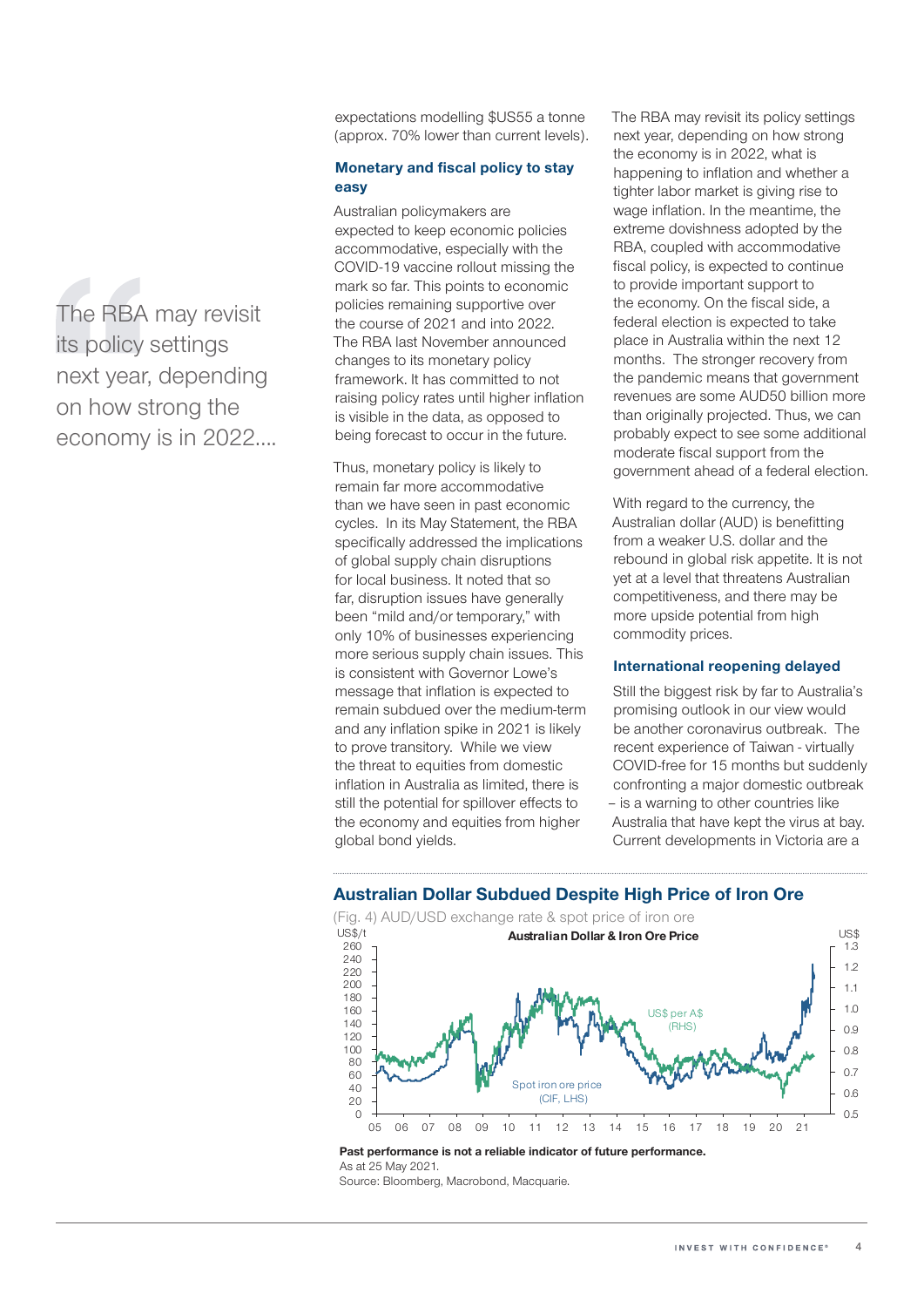Our Australian equity strategy is well positioned in cyclical growth, and highquality stocks…

reminder much closer to home, likely giving the wake up call we needed that this isn't over yet. The slow vaccine roll out and signs of increasing vaccine hesitancy means that Australia remains vulnerable. With CSL manufacturing the AstraZeneca vaccine locally, producing 1 million doses per week, the hope is that the vaccine rollout can make up for some of the earlier delays.

With COVID-19 vaccination rates still far below other major economies. Australia has needed to push back expectations of opening its international borders, currently mid-2022 but a highly uncertain target. The travel bubble announced recently with New Zealand involves two countries in a similar position and is not a surprise.

One consequence of delayed international reopening is that we expect the government to make every effort to foster strong domestic consumption. Consumer strength is a key theme in our portfolio.

#### Market views and equity strategy

Our Australian equity strategy is well positioned in cyclical growth, and high-quality stocks that we believe have durable fundamentals and will benefit as economic conditions continue to improve. We have tilted portfolio positioning towards more domestic exposures to reflect the stronger economic performance of the Australian economy. We have also been capitalising on the underperformance within the highquality segments of the market such as health care. This involves identifying attractive relative valuations when we consider longer term normalised earnings. To fund these changes we have taken profit selectively in positions where prices have run very strongly and where either valuations or earnings deceleration pose risks, examples being within Banks or Iron Ore exposures.

Despite our positive view on economic growth, we expect interest rates to continue to remain low in support of the recovery. The continued actions taken by the RBA to aggressively buy longer dated government bonds and keep longer term interest rates down is a strong indication of their ultra-accommodative stance. Whilst the market environment may remain choppy in the near term, we believe quality growth stocks should do well later this year in anticipation of a slower growth environment in 2022.

#### **Conclusion**

Australia's domestic recovery appears to be on a strong footing, given ongoing policy stimulus, multi-year highs in consumer and business confidence, and signs of pent up consumer demand. While we see the RBA remaining dovish, long-term interest rates may rise to reflect the strong economic momentum. This is a scenario we believe should be positive for the stock market, as a steep recovery in earnings should outweigh any feasible rise in long-term rates.

#### **WHAT WE'RE WATCHING NEXT**

We are looking for signs of a broadening recovery in the Australian economy and an increase in discretionary spending as a result of improved business and consumer confidence and strong balance sheets. While breakaway inflation is grabbing headlines, we are paying more attention to the impacts of sooner-than-expected peaking of inflation and growth; this isn't consensus and will result in a large rotation out of today's "value is back" trade. As uncertainty dissipates, fundamentals will come into sharper focus, and should this cycle be shorter than some expect, we expect a return to favour for quality growth.

The specific securities identified and described are for informational purposes only and do not represent recommendations.